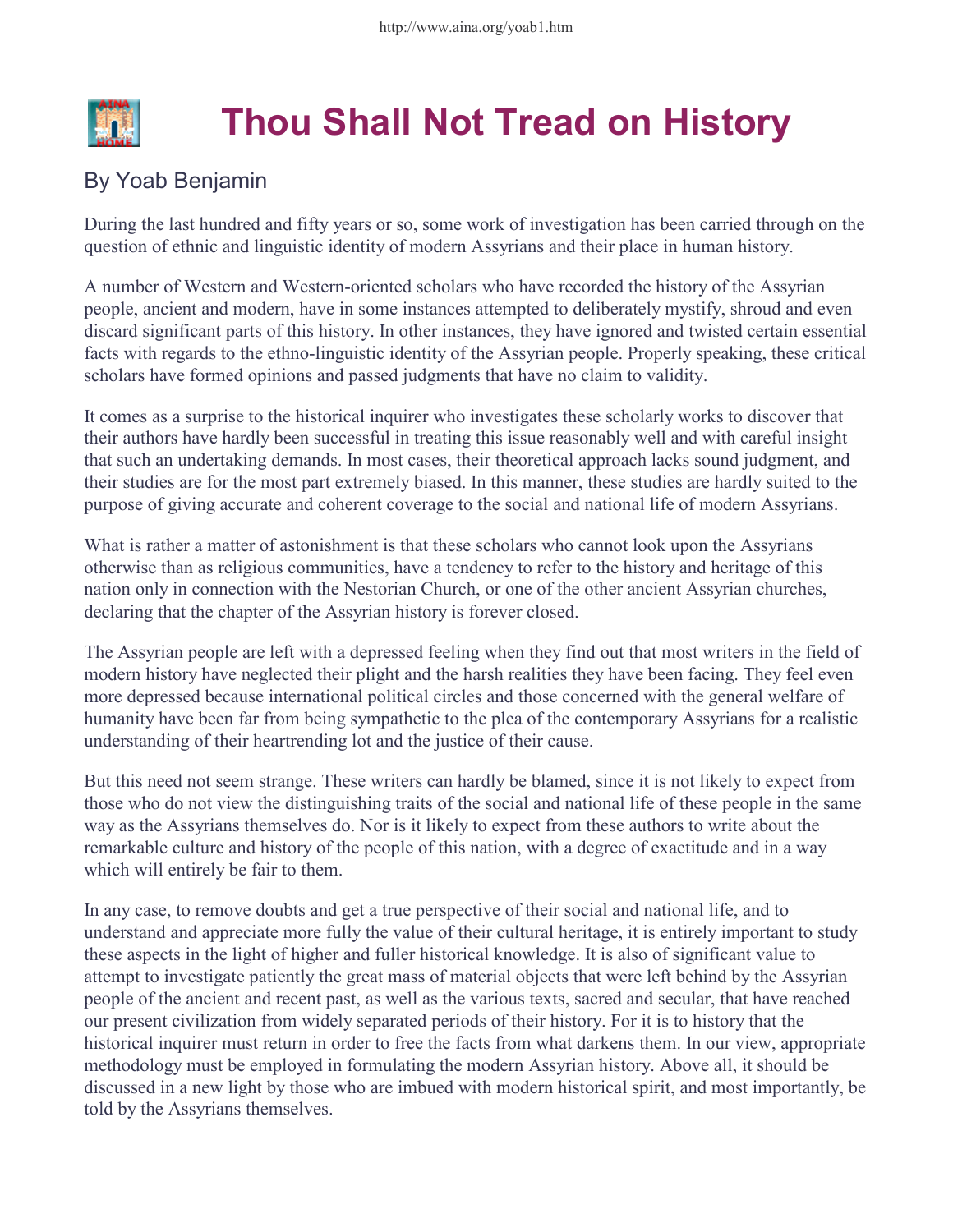With this objective in mind, spreading of the right information about the different aspects of Assyrian life, civil or political, religious or cultural is very essential. It is the concern and the message of the knowledgeable writers who are disposed to think without partiality and prejudice. It is also the task of the candid Assyrian scholars and intellectuals who can inform and bring the magnificent heritage of their people closer to the minds of Assyrian masses through research projects and cultural activities which focus on different aspects of their life, and which respond to matters that affect the mass of the contemporary Assyrians. Such information will afford these people an increase in their awareness and help them free their minds from the many distortions ever present among the less informed readers within the Assyrian community. It will also serve as a contributing factor in asserting the Assyrian personality and its continuum in history.

As we have often seen, a variety of ethnic names and identities have been attributed to the Assyrian

people to designate their lineal origin. Loose names like Nestorians and Jacobites, Syrians, Aramaeans, and in some texts, the Lost Tribes of Israel, have been frequently used. Nabataeans (al-Anbat) is a name that was used particularly by the Arabs in the aftermath of the Moslem conquest of the Assyrian homeland. And last but not least, the vague appellation of *Chaldaeans* which had formerly been limited

to a group of Assyrian people that was formed into a separate Uniate Church in the  $16<sup>th</sup>$  century, has been lately added to this list of ethnic identities.

On the other hand, names like Aramaic, Chaldaean, and more recently the term Neo-Aramaic, have been indiscriminately applied to refer to the language of modern Assyrians.

In our view, none of these stereotyped names are based on an authentic genealogical descent, or on a scientific defining criterion of an entity. It is very likely that the terms some scholars have used, are for the most part based on and influenced by European modes of analysis and classification. On the other hand, we often find that some of these conservative writers have linguistic sensitivity over the usage of the term Assyrian. One can easily see that the multiplicity of names and the misuse of terminology are due to lack of insight. These appellations which have been determined in an arbitrary manner cannot white-wash the rich cultural identity of the Assyrian people which has been maintained throughout the successive stages of their existence.

Perhaps what makes it come as a surprise, at least to the Assyrian reader, is when he discovers that there have been, even among Assyrians, men of intellectual ability who have argued and disputed the Assyrian character of their own people. Two prominent Assyrian scholars of Western cultural conditioning, Hormuzd Rassam and John Joseph, have reinterpreted Mesopotamian history and its culture following an approach that is more in line with the concept of some conventional Western researchers. They consider modern Assyrian-speaking natives of Mesopotamia of Chaldaean character.

This is intentional historical forgery and the aim is obviously to undermine the Assyrian sense of ethnic identity.

Rassam and Joseph who allowed their zeal to overcome their responsibilities as scholars have failed to set the subject matter they dealt with in proper perspective. The authors, and more particularly Rassam whose archaeological background should have made him more familiar with his ancient Assyrian culture, seem to have overlooked the very important fact that the archaeological discoveries made in Assyria and Babylonia did not reveal existence of any ruined Chaldaean community center. Nor was it possible to identify the name of Chaldaean, or Chaldaea, in any ancient account mentioned in the inscriptions found in these discoveries.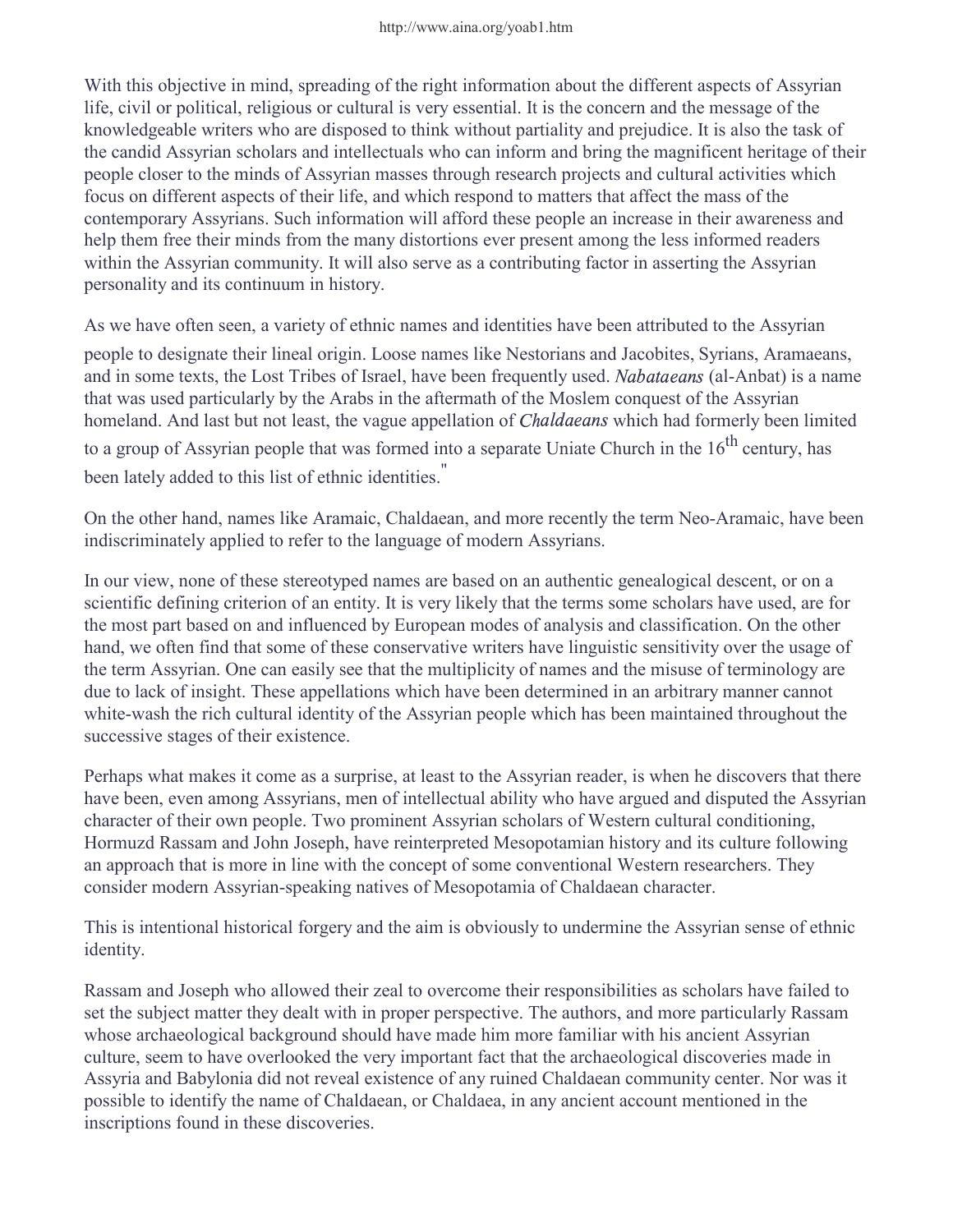Unlike analyses of most of the successor generation of the Assyrian writers, Rassamís views with regards to the origin of the Assyrian people, as well as those of the Assyrian academician John Joseph, and the conclusions of all those who propounded such ideas or attempted to draw up a new cultural face for this society, have no mentionable significance anywhere in the majority of the Assyrian people.

The knowledgeable reader finds these two authors jumping back and forth between antiquity and the early modern period of Mesopotamian history, creating a rupture between the Assyrian people and their glorious heritage.

On the basis of their discussion, the authors drew wrong conclusions in their attempt to determine the nature and characteristics of the personality of the Assyrian people. Intentionally or not, they gave a confused picture about the racial bonds and cultural chronology of the Assyrian nation (Umta Aturaita). Their work, which contains many misguided notions, confuses this peopleís status and identity. One would not think that their work is of such a standard a to justify their assertions. In fact their conclusions do not seem to have an) factual foundation; they appear to be a unfounded as they are misleading.

The terms Chaldayutha and Chaldaean bear a variety of different and blurred meanings. It is, however quite generally believed that the appellation Chaldayutha was applied particularly to a group of people inhabiting Babylonia who "computed the positions of planets". Some evidence in old Assyrian books and chronicles suggest that this term was used in this sense without any racial connotation, and beyond that, linked with the concept of atheism, divination and Magianism.

If these people are to be regarded a astrologers and fortune-tellers, then there is no justification in applying their name

to the people of the most ancient civilizations. Taking this fact into consideration, one cannot possibly doubt that it was not likely for the pre-Christianity people of Assyria and Babylonia to put up with, or to describe themselves by a term indicating such practices. Nor was it likely for them after adopting Christianity to be nicknamed by a descriptive name given to some other people whose name was never considered acceptable because of its pre-Christian pagan connotations. The semantic association of the term Chaldaean with these epithets survived until the Roman Catholic missionaries gave this appellation to a group of Assyrian people that was formed into a separate Uniate Church to which the same name Chaldaean was given as well. It deserves to be mentioned here that when the Achaemenid Xerxes possessed authority over Assyria and Babylonia, "Babylon disappeared as an independent satrapy and was annexed to Assyria. Her troops were intermingled with those from Assyria to prevent further uprising and were now known as Chaldaeans, for since 482 the very name of Babylonia was officially under ban". It is here that we find the origin of the confusion, and it is from this cause that the appellation Chaldaea was improperly given to the land known in recorded history as Babylonia.

When Christianity spread to Babylonia, a small number of the Chaldaeans, or more correctly pseudo-Chaldaeans, adopted the new faith. Now as Christians, they were only called Chaldaeans by way of abuse.<sup>19</sup> Not long after the rise of Islam, the Chaldaeans were designated as Sabians (al-Sabiía). Their own way of life was confronted and influenced by Arab culture. During the centuries that followed, they adopted the Arabic tongue and were mostly Islamized.

Here a question arises: If the settlements of the Chaldaeans were in the cities of the Tigris-Euphrates bottom, why do the scholars, eminent though they are, tend to call the present-day Assyrians who have been living in the same country where the old bearers of their name lived, by the name of the Chaldaeans, and why are these scholars biased for the Chaldaeans and against the Assyrians?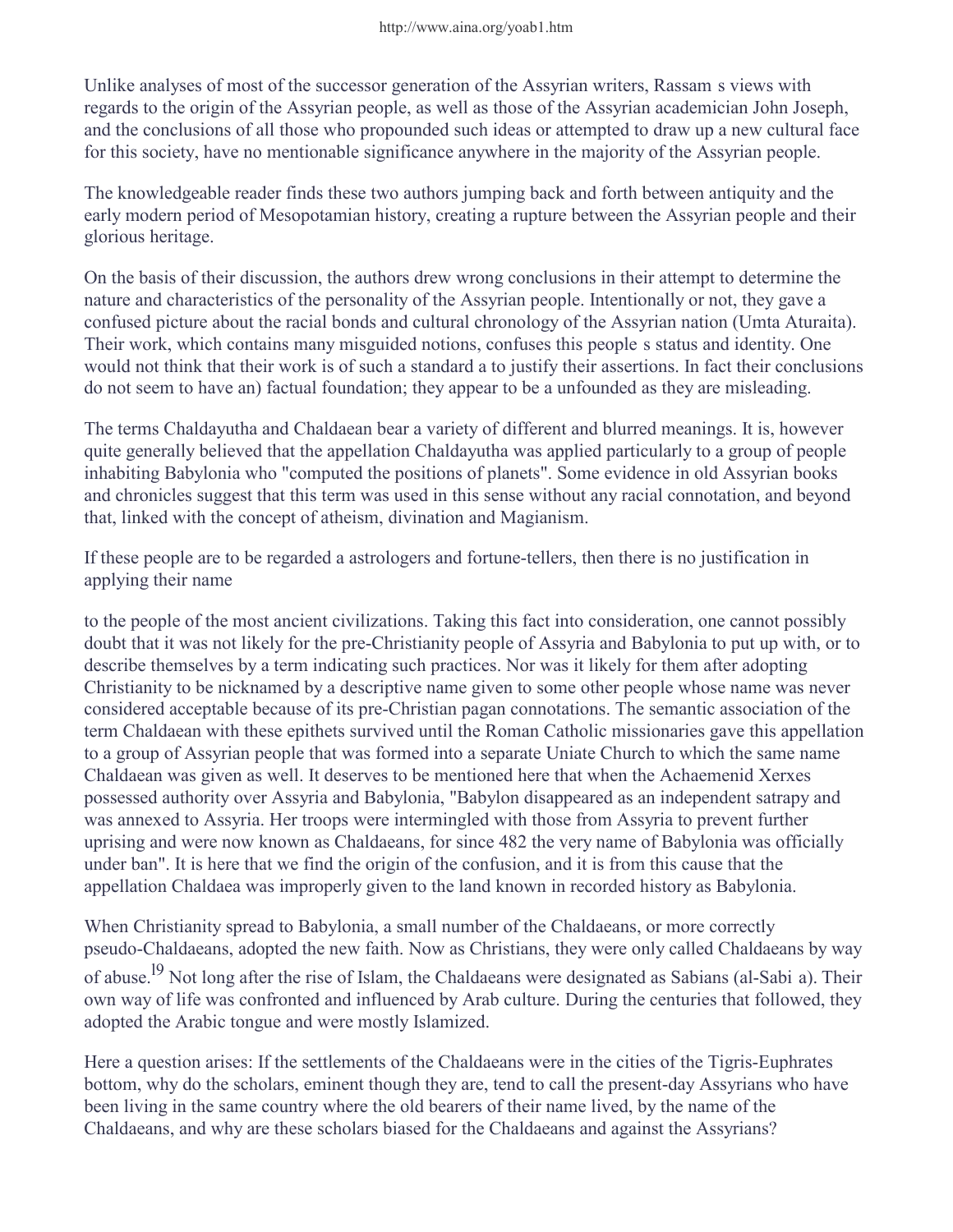While to some the terms Assyrian and Chaldaean count as synonyms in general usage, it cannot be denied that clear-cut distinctions between the two exist, and there are etymological and ethnological reasons for preferences in their use.

To put things in their right perspective, it should be pointed out that even if the Chaldaeans had some indigenous characteristics, their personality is only a pan of the more general and total Assyrian character. There is no room for doubt that the society that formed the backbone of Mesopotamia consisted of Assyrians. According to Biblical genealogy, they are descended from Noah through his son Ashur. The general denomination of Assyrians included the inhabitants of the geographic area normally described as Babylonia. The plain truth is that the Chaldaeans are a pan of the Assyrian nation, and, any appellation given to them other than Assyrians is erroneous and misleading.

The Assyrian people, Chaldaeans included, speak of themselves as Suraye or S aye or Suryaye. These native terms which are still of constant employment among the Assyrians came into popular communal use since the first centuries of our era. There are also some Assyrians who speak of themselves as Surya (Syrian). This is an ethnic term given to the Assyrian people by the Greeks. It is also the religious name common to the followers of the old Patriarchate of Antioch. While all these different usages have

survived in certain contexts to the present day, the descriptive name  $Aturaye$  (Ass aye (Assyrians) has in the last one hundred and fifty years become increasingly important and popular; The Assyrian language has been known under various designations, such as; Suraya, Sur aya, Suryaya, Surith,  $2^5$  all of which are adaptations of the original word Ashuraya or A aya or Aturaya (Ass aya (Assyrian). They are appellations that have been of constant use among the Assyrians though the original term is indeed more appropriate and more desirable for the Assyrian people. The Assyrian nation consists of the people who are born into it and brought up into its culture, and who in addition cherish the Assyrian tongue. Its people are composed of Assyrians still surviving upon their home soil where they have resided in unbroken continuity, and of many Assyrian communities spread over many nations. But, in almost every case, they remain a distinct people, with a distinct language and culture. They all share a common origin, characterized by the awareness of being the lineal descendants and the heirs of the Assyrian history and fame. The Assyrian Christian society is composed of different religious communities. Assyrians of the Church of the East, previously known as -------ans and who are numerically the largest Assyrian Christian denomination, Chaldaean [Assyrian] Catholics, Syrian Catholics, Syrian Orthodox, known also as *Jacobites*, and the new congregations which contain the proselytes who converted from the old faith to the doctrines of the churches formed by the American and European missionaries.

The main criterion of this classification is strictly religious. Athur (Assyria) as a country no longer exists, but the Assyrian people have attachment to, and are proud of, the soil upon which their Assyrian ancestors trod, and by far more in the history of the land of their beloved homeland which served as the cradle for a succession of civilizations.

One further aspect of the subject of the Assyrian identity is relevant to our discussion and is worthy of serious consideration. In their cultural campaign and in all instances where Mesopotamian history is discussed, leading Arab thinkers, present the Assyrian heritage from their points of view that are more in line with pan-Arab (al-Qawmiyyah alíArabiyyah) thinking.

During the last three decades, the Assyrians have been subject to an intense system of social control and discriminatory practices against them in some Arab countries. The aim of the governments in these countries is the eventual extinction of Assyrian consciousness and identification. It is no surprise nowadays to notice that the true ethnic identity of the Assyrians, their culture and ancestral language, are